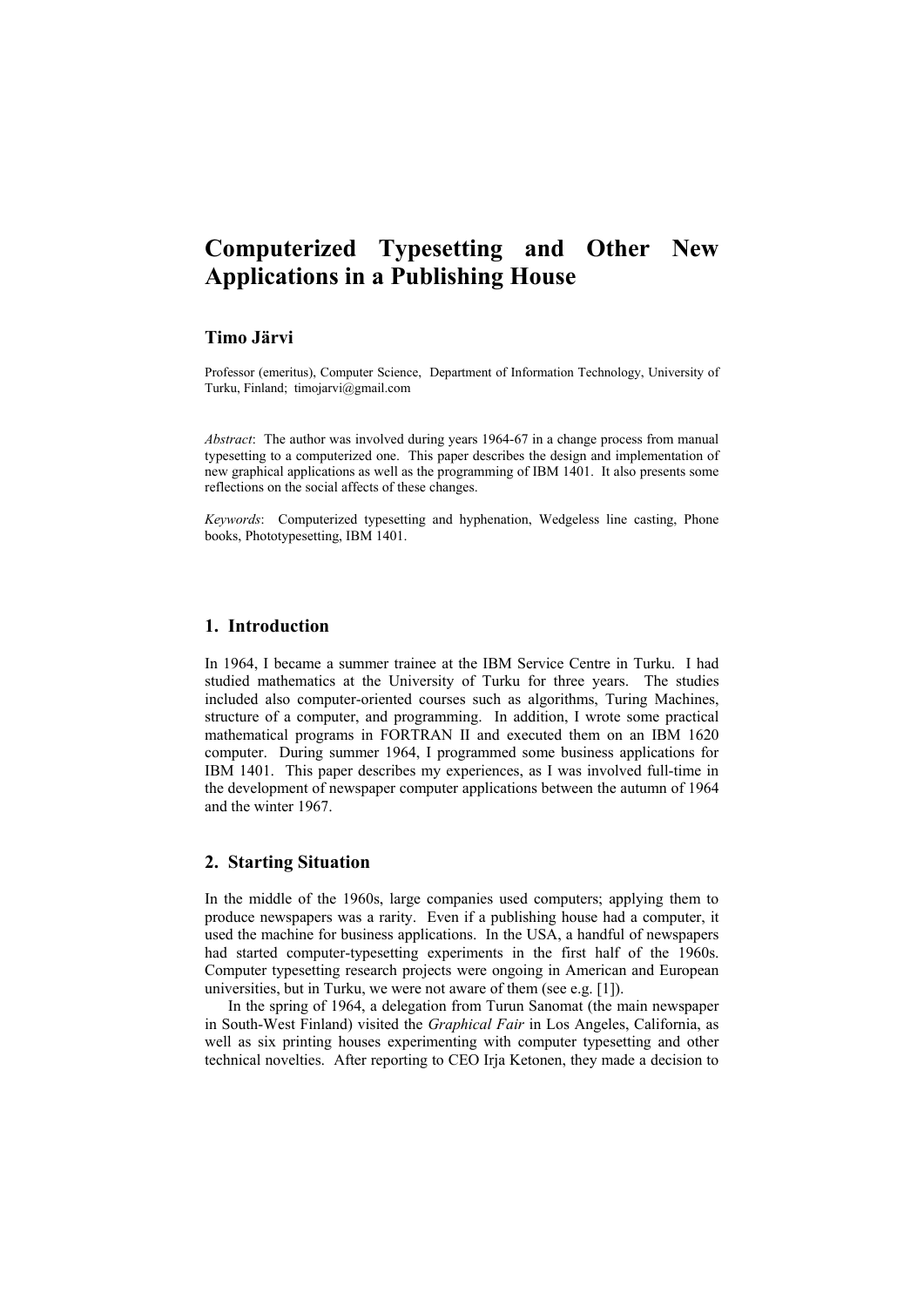develop computer-typesetting applications in Turun Sanomat. The target was not only typesetting the daily newspaper, but also phone books and other catalogues published by the company.

Turun Sanomat signed a contract with IBM Finland on 30 June of 1964 to lease an IBM System 360 computer, starting from the beginning of year 1966. Prior to that time, it used an IBM 1401 computer in IBM's local service centre to develop and run typesetting applications [3, 5].

#### **3. First Applications**

In Europe, the first newspaper, that published an article that was hyphenated and line set by a computer, was Turun Sanomat on 9 August 1964. This was only a modest start. In this experiment, a photocopy of a line printer resulted with only capitals used. At that time, the correct hyphenation of the English language was still a big problem. Hyphenation rules of Finnish, however, are very simple except for a few cases. An American linguist, Winthrop Vermillion, working for IBM had written a computer program to hyphenate and line set Finnish printer text. They fed the input using punched cards [3].

Turun Sanomat founded an electronic data processing (EDP) department. Keijo Ketonen, a son of the CEO, was the head of the department and MBA Kaj Arhippainen and I were system planners and programmers. Arhippainen had applications experience using unit record machines in a dairy, but he had not written programs. The first application we wrote, mostly as an EDP exercise for the company, was newspaper advertisement invoicing. It was a typical punch card application for IBM 1401, and we ran monthly. The first month of its deployment was October of 1964.

The second application, the newspaper distribution system, was more complicated. Newspaper deliverers mainly distributed Turun Sanomat in urban areas. In rural areas the newspaper was mailed. The deliverers had a ring of subscriber cards of their district, whereas the addresses of the mail delivery subscribers where written on so called Adrema metal plates and stamped each day on a special paper tape with a piece glued to every newspaper. All subscriptions had an end-of-year renewal. The switch from manual processing of subscriber information to automated processing was a big and uncertain step for the company, and especially for the small EDP department, and required careful planning. We deployed our system for the renewal of all subscriptions in the year shift. All subscriptions required processing in roughly thirty-six hours near the New Year Day.

Data of all subscribers (name and address) appeared in advance on a special mark sense card where details of the subscription could be added with a pencil. The company employed additional seasonal clerks to receive the subscriptions, pick the subscribers' cards, and mark the subscription details. This was because we calculated that we could not key punch the large number of cards (about 100,000) in the short time at the end of the year. An IBM 514 would punch the marked data. During the New Year's Day (newspapers do not appear on the  $1<sup>st</sup>$  of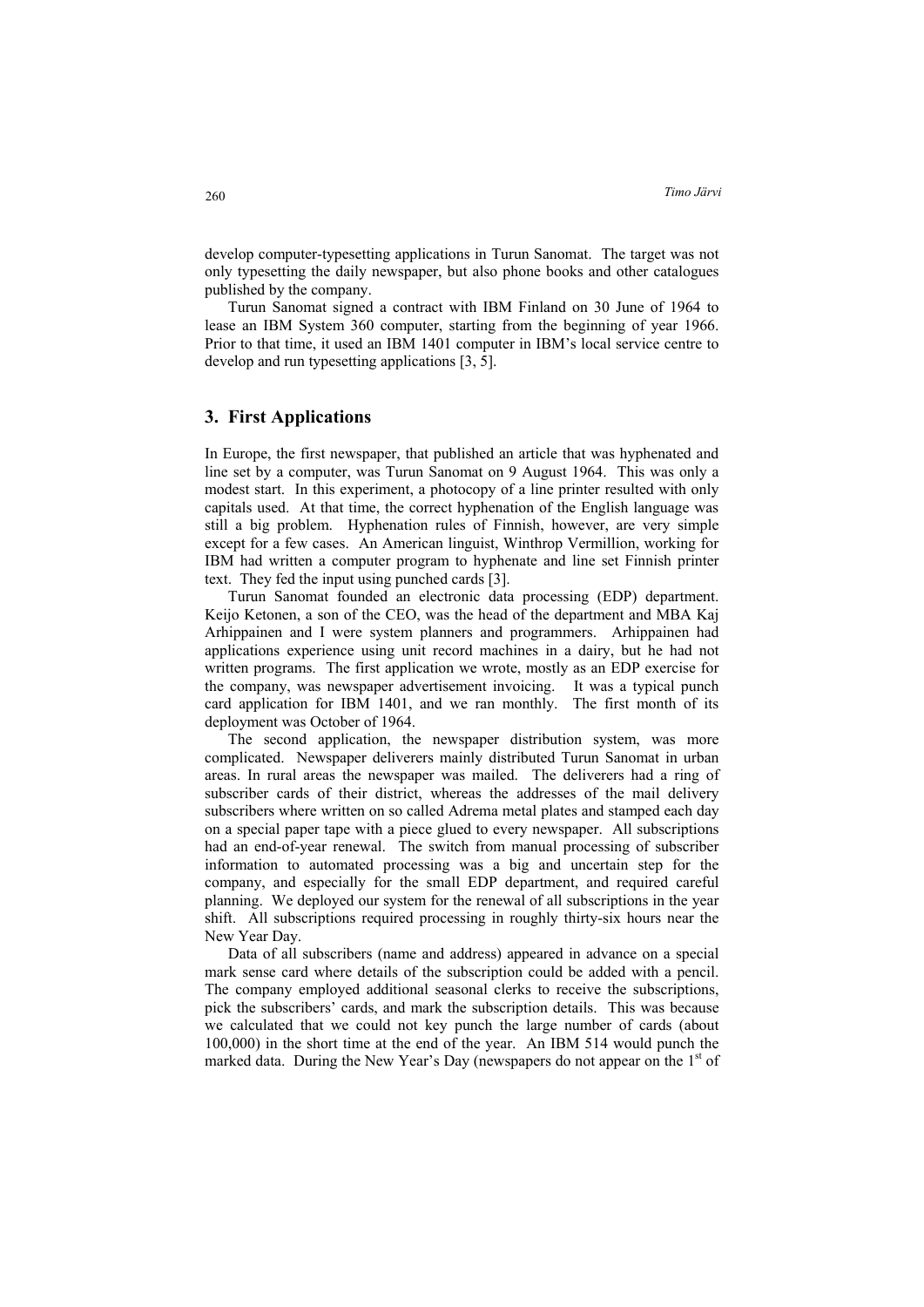January) the subscribers' cards were sorted by districts. In urban areas, the subscriber cards for each deliverer's area were printed using a simple program on 1401. The punched cards of the rural subscribers were first divided into four stacks of cards, which were then double collated (using an IBM Card Collator 077) into one stack so that every fourth card originated from the same district. This stack was fed into the computer to print out four parallel address tapes so that the card reader and line printer speeds matched. We succeeded to get the last address tapes (foreign subscribers) at 5 a.m. on the  $2<sup>nd</sup>$  of January.

During the first weeks of the year, we again sorted the cards of the rural subscribers into one stack so that the clerks in the office could add new subscriptions in the proper places. Earlier, Turun Sanomat kept on sending papers to former subscribers even a week or two after the expiration of the subscription, and patiently waited for renewals. Now, a huge number of phone calls came from last year's subscribers who had forgotten to renew their subscription.

After one month, the subscription situation was stable enough to transfer the subscriber file on disks. As there were two disk units with mountable ten surface disk packs, we designed a special triple index sequential (IS) file on both disks. An IS file can be accessed serially very fast as records are mostly in correct order on consecutive tracks. Random access is also possible, because a lookup table for the last records of each track exists. At that time, computer resources were very limited, and we had to exercise great care to be able to run our applications. For example, excessive disk head movement would slow down the printing of address tapes. We divided the rural subscribers into six sub files. Each sub file occupied three tracks on each cylinder and the remaining track served as a common overflow area for the cylinder. We reserved a few last cylinders for a general overflow area in case of the overflow from an overflow track. We needed the overflow areas for updating the files. Note that at that time we did not have terminals for the computer; we made the updates by searching manually the card of the subscriber, by key punching a delete hole on the card, and partly duplicating and punching the new information for the subscriber. We then fed both cards into the updating program that made the changes in the sub files (e.g. changing the address usually required moving the subscriber from one district to another). Using this configuration we could print six (maximum for the printer line width) parallel address tapes with minimum disk read/write head movement, thus leveraging the maximum printer speed. Due to updates the sub files gradually became out of pace so that the arm movement increased and slowed down printing. Thus, we had to reorganize the sub files periodically. This was easy because we could write a sub file read from one unit to the other one in the same way we did originally.

When the manual system was in use, the year shifts included plenty of overtime work in the circulation department. Though the clerks were a little unsatisfied for this, the overtime was a source of extra earnings, welcome during the Christmas time. Transfer to the computerized system with subscriber register on disks reduced the amount of overwork notably; causing some disappointment among the clerks for the loss of extra income.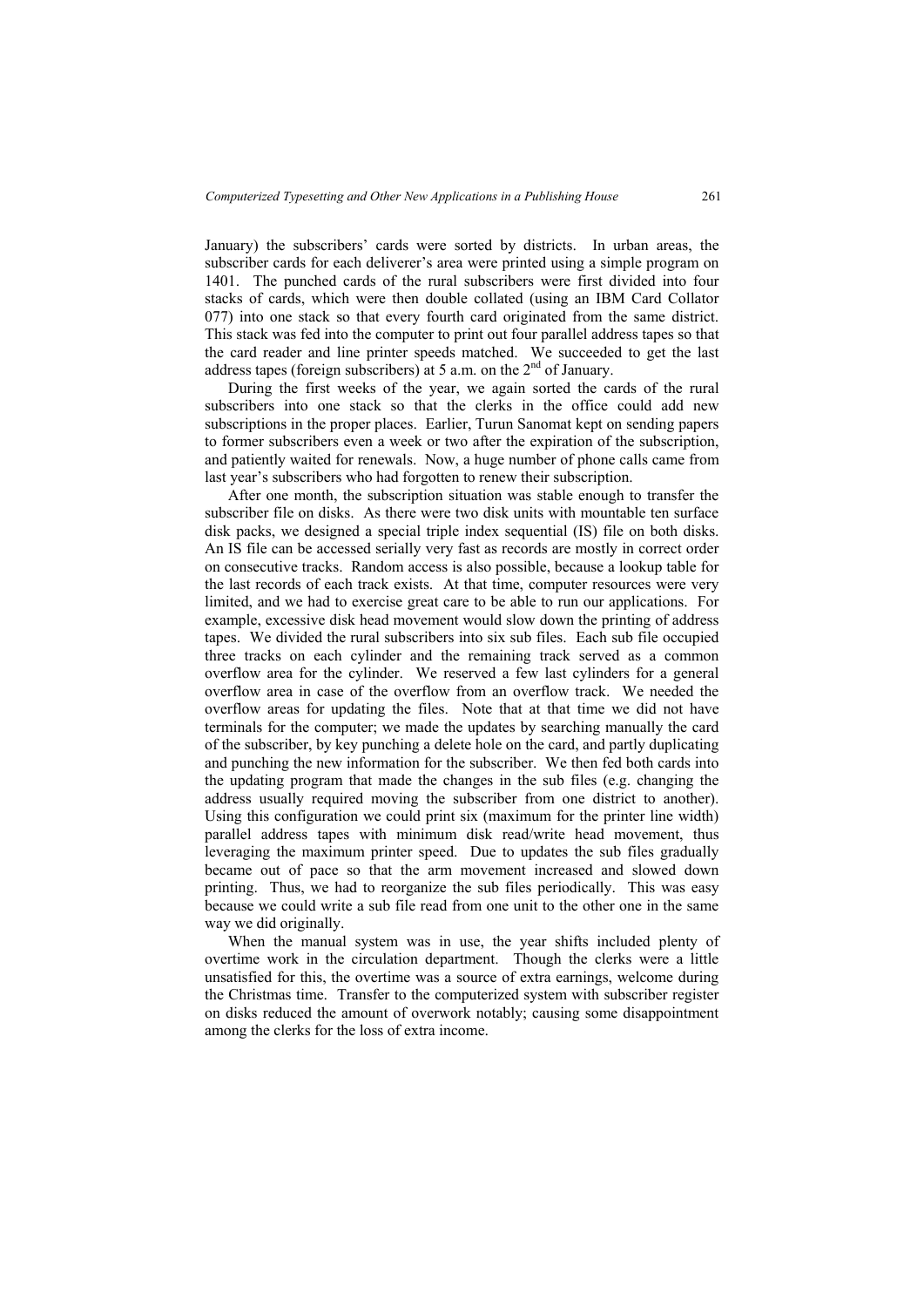262 *Timo Järvi* 

# **4. The IBM 1401**

We now describe briefly the IBM 1401 computer, the platform for our first applications. The smallest addressable unit of memory on the 1400 series was known as the "character" and consisted of eight binary bits (physically, eight ferrite cores). Six of the bits were used for character coding, using a system known as BCD based on the code used in IBM punched cards. The seventh bit was used as a parity bit, and the eighth as a "Word Mark". A "Word" on the 1400 series consisted of a variable number of consecutive character positions, the low order address one having the "Word Mark" bit "on". It was, therefore, known as a variable word length machine. Each machine language instruction constituted a "word" and could vary in length between 1, 4, or 7 characters, the first one carrying a word mark. An extra modifying character could be added to each of these formats. Data words were, of course, totally variable in length, and were processed character by character in sequence until the word mark was encountered [2].

We wrote programs using Autocoder, a symbolic assembler language. The variable length instruction started with a one character operation code which also had a word mark. As the opcode for addition was "1" this was utilized as a programming trick when increasing a loop counter by giving in the addition instruction the second operand address "\*–6" (program counter –6). This referred to the opcode itself, which was now considered as a one character long number 1. Many other tricks made the programs harder to read for others.

In addition to the 1401 CPU the installation concluded a 1402 card readerpunch, a 1403 chain printer, and two 1311 disk storage drives with changeable 2Mw disk packs. The memory had 12,000 characters, but oddly a customer in the IBM service center was charged according to whether the program used 4, 8, or 12 k of memory.

# **5. Typesetting**

Before computer typesetting could be attacked the technical environment had to be modernized. For text input, a special Fairchild paper tape punches were acquired with typesetting keyboards (which had more keys than a type writer). They had no visual output for the key punch operators. The operators quickly learned to read the punched tape codes to solve problematic situations. The mechanical line casting machines were equipped with paper tape readers which at least doubled their speed. A paper tape reader and punch were added to the IBM 1401 computer.

A line setting and hyphenating program acted as a starting point for our typesetting program. The paper tape input to the program was similar to input handled by modern text processing programs; that is, it had paragraphs of text without explicit line breaks with some special formatting codes (caps, italics, bold, font type, size, and end of chapter). For each row of line set text, the program calculated a suitable length and a place for hyphen if needed. It must be noted that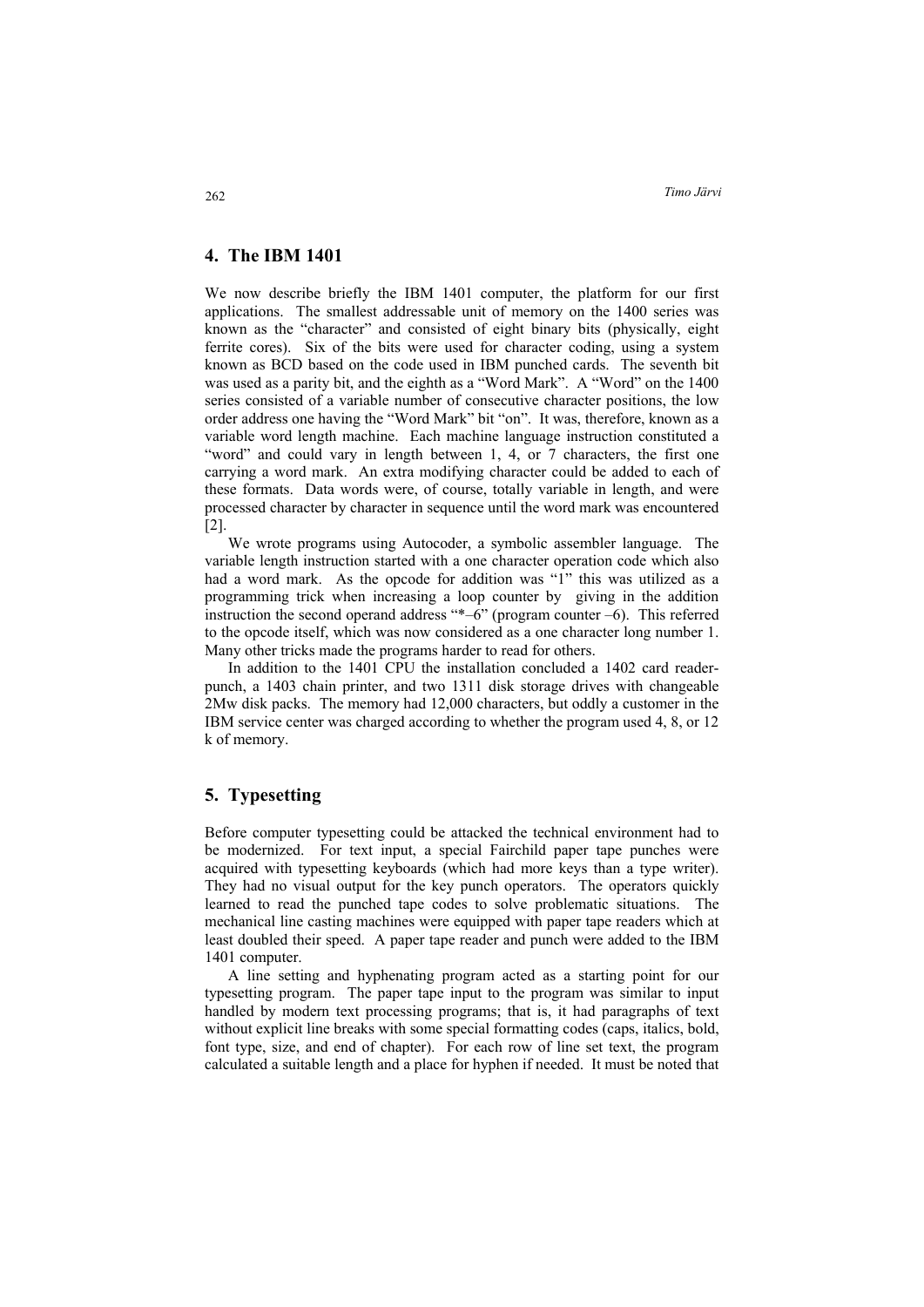newspaper columns are very narrow and Finnish words longer than English ones, so hyphenation is used often. To calculate the length of the present row we had tables of character widths for each font. In hot metal line casting spaces between words were actually special wedges which forced the letter matrices tightly between the borders of a row. These wedges had their minimum and maximum breadth so that a line must fit with minimums and exceed with maximums. If the latter was not achieved, special fixed spaces could be added between words.

We also improved the original hyphenating program by some rare letter combinations and special symbols. The idea was to only use such letter combinations for hyphenation that were always valid, and leave the ambiguous ones out. With this strategy, our program made hyphenation errors only in some compound words and foreign names. As a last part, we added special symbols to handle tables (e.g. stock markets and ice hockey or soccer standings) so that the columns would be straight.

Computer typesetting was gradually taken into production use during the spring 1965. Keypunch operators were employed to write reporters' text on punched tape. The tapes were collected and delivered to the nearby IBM service centre by a moped courier. The tapes were input into IBM 1401 which in turn output new tapes to control the line casting machines. These tapes were delivered back to the printing house and fed into line casting machines. One might wonder what the benefits of this complicated process were. First, the keypunch operators were much faster than the line casting machine operators, because they did not have to pay attention to separate lines and hyphenation. Second, the line casting machines could be kept operating at full speed, because they were not dependant on the operators writing speed. Third, the speed of line casting machines further improved because the expensive errors caused by too short or too long rows ceased to exist. Finally, we wanted to gain experience to be able to fully benefit from the company's first computer, expected to be delivered a year later.

#### **6. The IBM System/360**

IBM announced the System/360 computer in April 1964. As mentioned above, the agreement to acquire this computer was made only two months later. We started to study the new computer, which had an entirely different architecture, in spring 1965 as it was arriving at the beginning of next year. The 1401 only allowed one main program at a time but now also subprograms became available. At that time no courses about programming 360 were given, so we studied the manuals (indeed!). Naturally, there was room for misunderstandings which were later exposed. We wrote a few small test programs and travelled to Paris, France for test runs in the IBM European Test Centre in July 1965. The first thing we noted was that IBM had gone from the BCD to EBCDIC punch card code so that we had to correct quite a lot of special characters before we got the first translations of our assembler programs. After hard five days (computer time was available only by nights) we returned home with the first simple running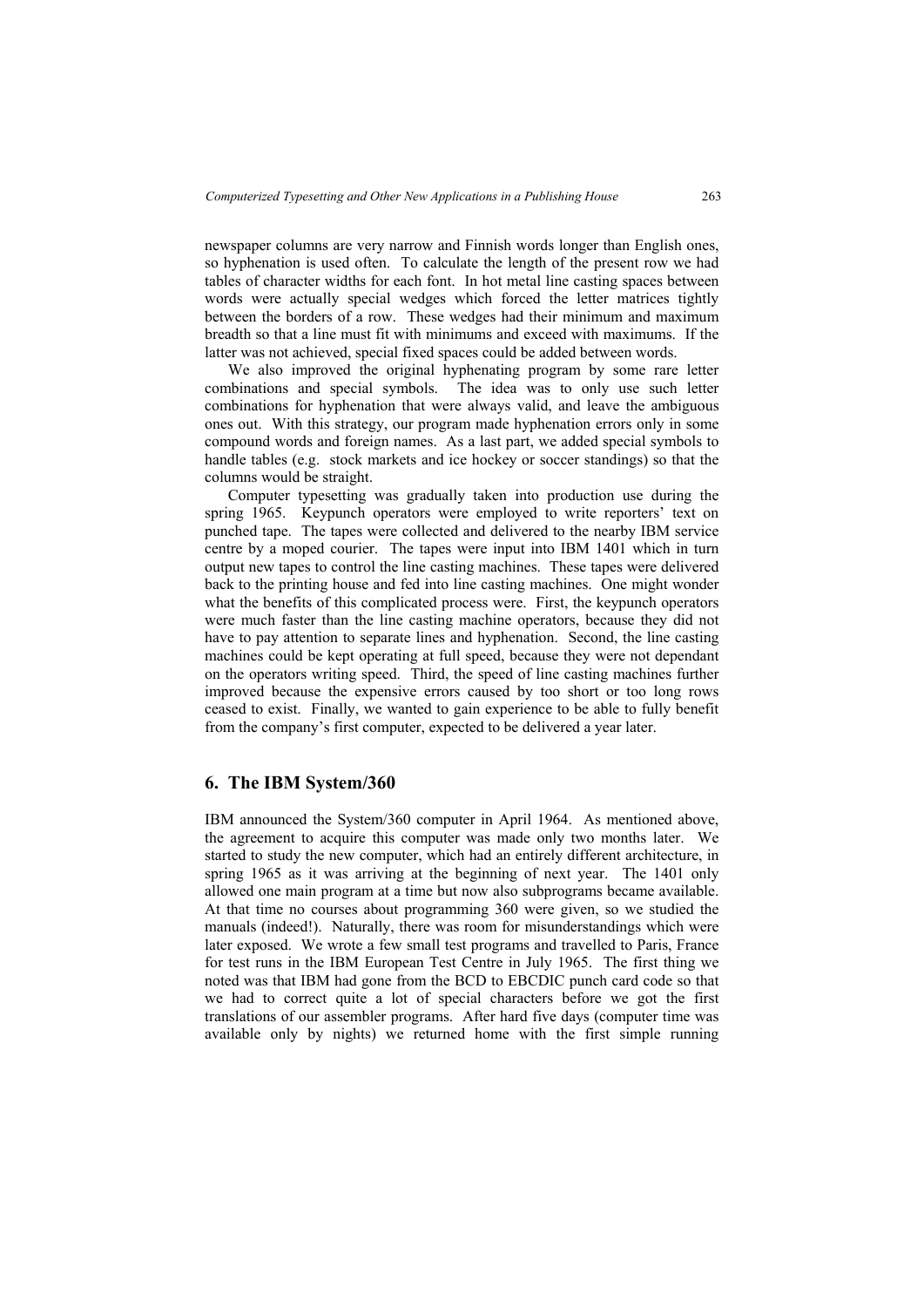programs. During the next fall and winter, we ported all our applications for 360 and tested them both in Stockholm, Sweden and Helsinki, Finland.

Meanwhile a computer room was built in the newspaper house. The System/360 had a mainframe with 32 kB main memory, a card reader and punch, line printer, 2 disk units, paper tape reader, and a specially made control unit for 4 paper tape punches, which were located beside the four automatic line casting machines. The new computer system was inaugurated on April 14 1966.

# **7. The Phone Book**

In Finland, new editions of phone books were published yearly. At that time, the type matter of metal rows was stored and the corrections to a new edition were made by line setting the new rows and inserting them manually into the type matter and simultaneously removing the obsolete rows. This was both a time consuming and expensive process, and it required plenty of metal and warehouse space.

Our typesetting program could already handle tables, which is what a phone book basically is. Naturally for this application we added special features typical for phone books. We also printed the text with a line printer so that key punching errors could be removed before line casting, which was cheaper. We stored the whole text on disk making the yearly update an easy task. In fact, we started to make the updates regularly and the printouts were used by the telephone company's number service.

The first catalogue produced by this new method was the 1966 edition of South-West Finland's phone book. It was a success, and nine years later Turun Sanomat was printing all phone books in Finland.

It was easy to modify the program to handle other kinds of catalogues and Turun Sanomat begun to print many kinds of catalogues in Finland and abroad. This was in accordance of the goals the company set in spring 1964. For this purpose, the first phase of a new printing establishment was completed in spring 1965 [3].

#### **8. Social Aspects**

Adopting new technology can create resistance. In our case, there were two points that could have raised objections. The feeding of text was moved from expensive line casting machine operators to cheaper and faster key punch operators that belonged to a different labor union. Also the total amount of human work in the typesetting process was reduced and thus could have lead to unemployment.

In Turun Sanomat everything happened smoothly. There was a keen interest in the new technology and many employees took part in the development process. The changes happened slowly and gradually. The new technology gave the company new applications and market opportunities, which were exploited; production grew fast and more people were employed.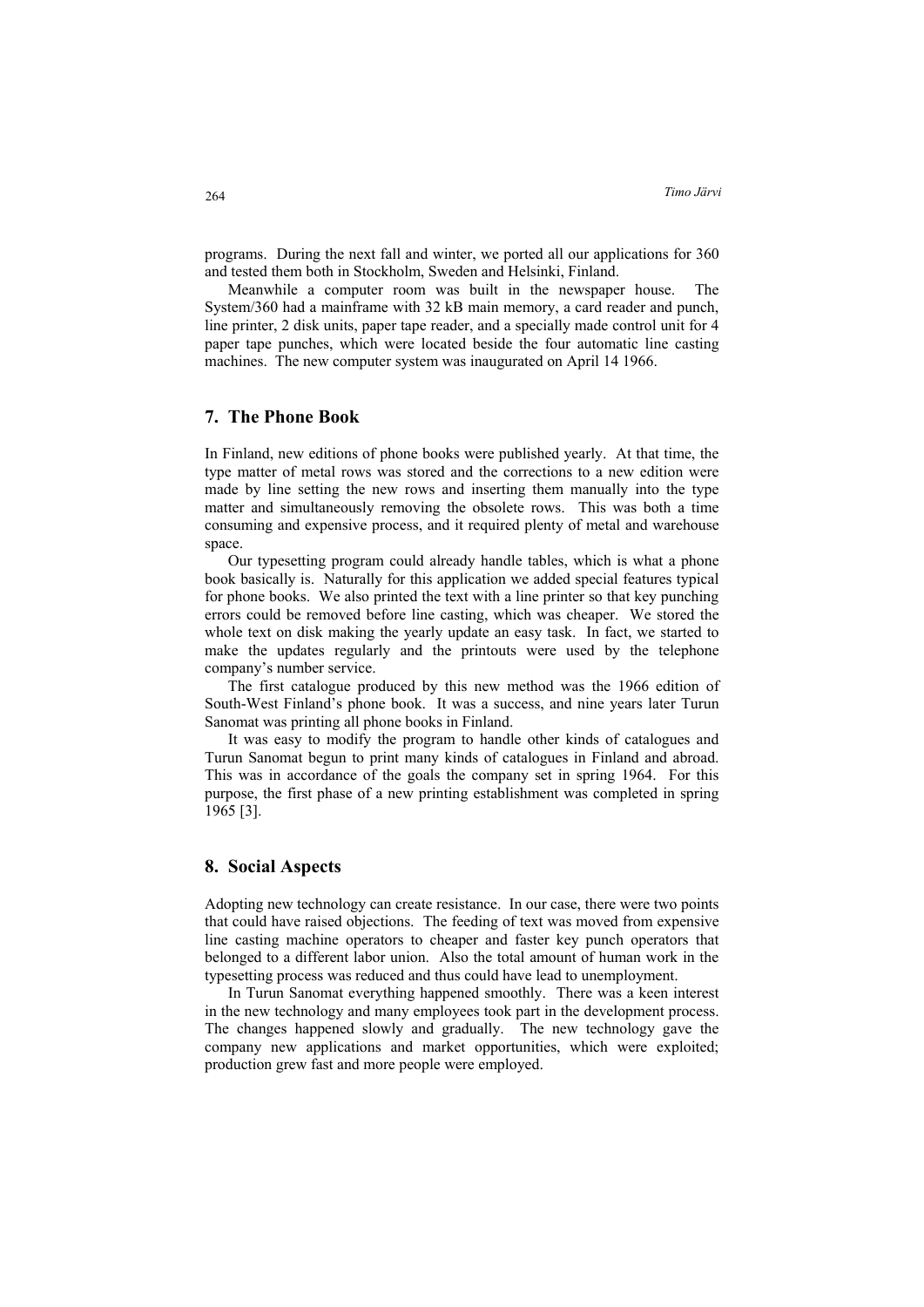# **9. Wedgeless Line Casting**

Sometimes the operation of the wedges failed in the line setting and caused a lengthy process to recover. A clever trick was designed to get rid of the wedges. As discussed above, the wedges compressed the letter matrices between the jaws of the machine so that both sides of newspaper columns become straight. There are other alternatives to tighten a row, as nowadays is well known from word processing programs, viz. aligning left (last row of a paragraph) or right, and centering. In these methods the opposing jaw or both move to tighten the row and the wedges remain in their minimum breadth.

The trick was to use centering for all normal lines and replace the wedges, i.e. the word space by exactly counted space or combination of spaces. To get the sides as straight as possible we added two special spaces to the line casting machine, one between the *thin* and *en* space and another between the *en* and *em* space. Our program counted the word spaces so that they differed from each other at most by the difference of two subsequent spaces from altogether five spaces, and the row had maximum length, i.e. no space could be replaced by the next thicker one. By this operation the line casting machine malfunctions decreased and the production speed increased. The maximum difference in line lengths was ca 1 mm, which did not disturb the reader.

#### **10. Phototypesetting**

The next idea was to get rid of the relatively slow line casting machines. Photomechanical composition had gained users in the USA by the middle of the 1960s. Turun Sanomat decided to adopt this technology, where a typesetting machine had drums of film which had all letters, numbers, and special characters on them. One changeable drum contained eight fonts. By varying the distance between the character on the drum and the film, it was possible to use the same negative image to produce a wide range of type sizes.

The necessary changes to our typesetting programs were small. Now the lines could be filled by given the exact width of space between the words in the line. As also the vertical place of a character was controllable, sub and super script became possible. Naturally, the whole type matter was output as film. This required offset printing, for which a new machinery was acquired later [3].

# **11. Design and Implementation of Applications**

The design and development team for all of the applications described above was a group of two men. Several factors helped our small team to succeed. All programs were executed in batch mode, one program at a time. This made the programs simple, because there were no interactions with other programs. In IBM 1401 we used only main programs as the programs were rather short with few